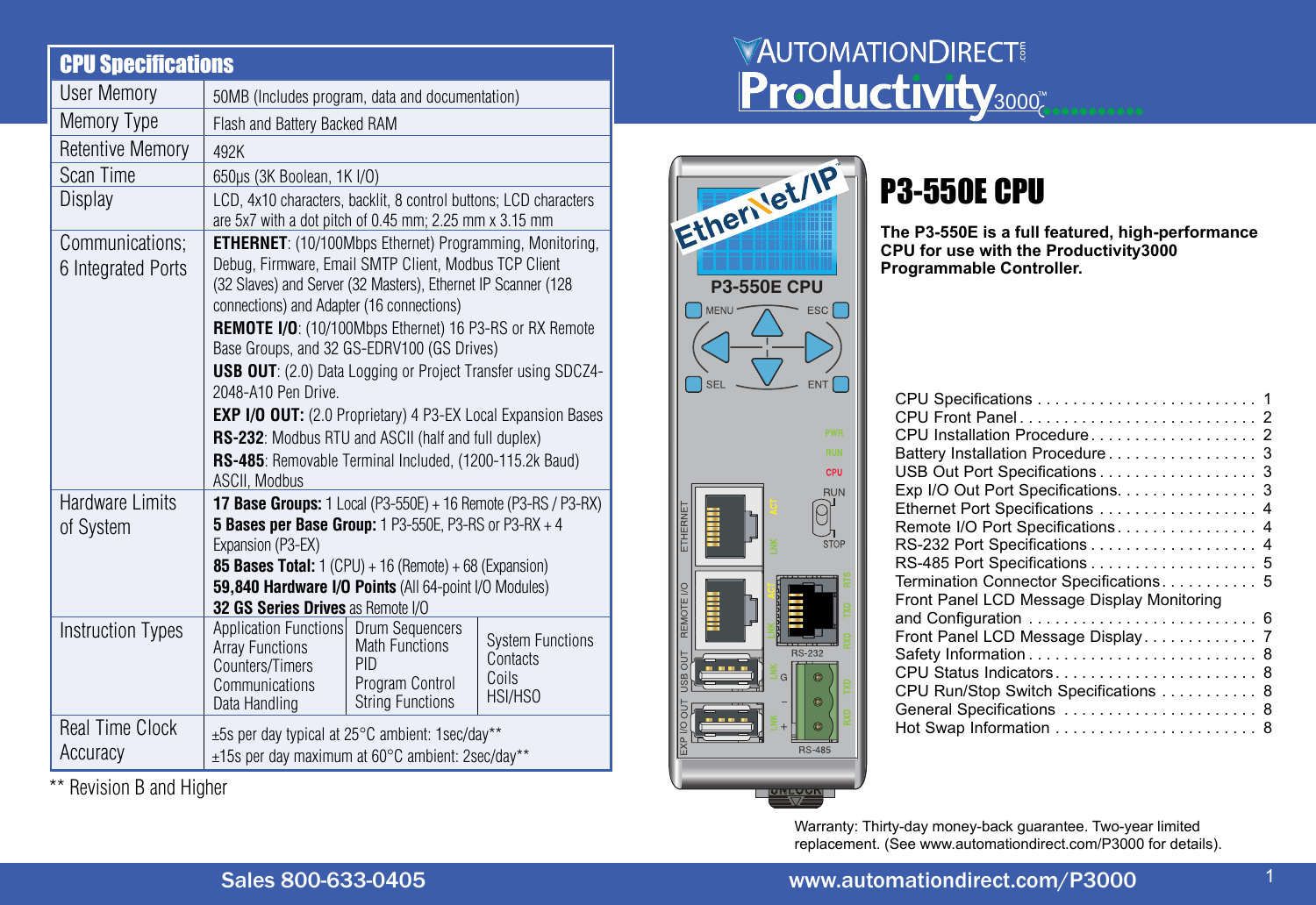## CPU Front Panel

## CPU Installation Procedure





 $\Box$ m H<sub>b</sub> **Frank zms** 

## Step One:

**Locate the two sockets next to the power supply; the CPU will be inserted into this location.**

## Step Two:

**Insert the CPU at a 45° angle into the notch located at the top of the base and rotate down until seated.**

#### Step Three: **Snap retaining tab into**

**the locked position.**

WARNING: **Explosion hazard – Do not connect or disconnect connectors or operate switches while circuit is live unless the area is known to be non-hazardous. Do not hot swap.**

AVERTISSEMENT: **Risque d'explosion: ne pas connecter ou déconnecter les connecteurs ni actionner les commutateurs alors que le circuit est sous tension, à moins que la zone ne soit reconnue non dangereuse. Ne pas remplacer à chaud.**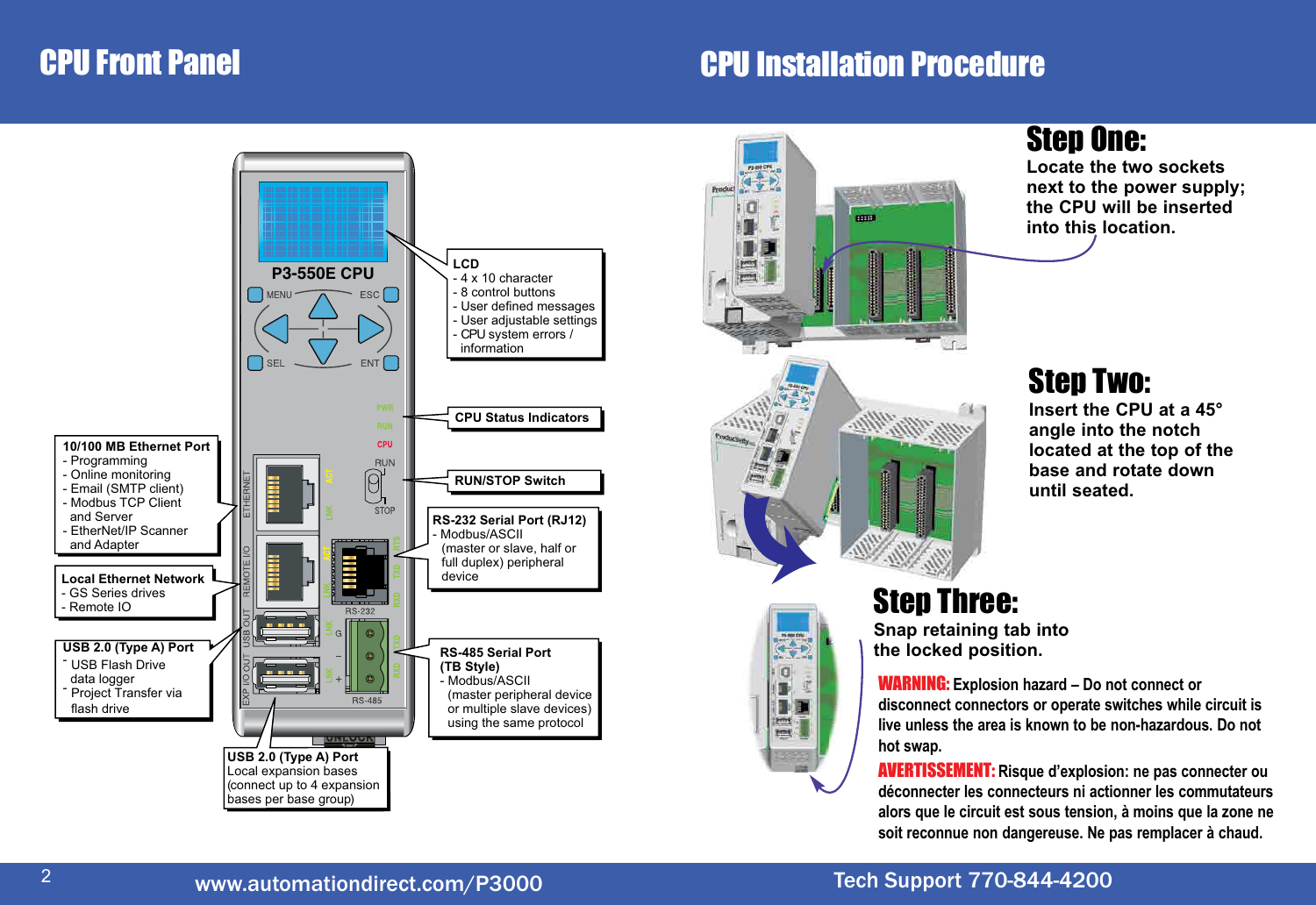## Battery Installation Procedure



#### Battery (Optional)

D2-BAT-1 | Coin type, 3.0V Lithium battery, 560mA, battery number CR2354

**Note:** Although not needed for program backup, an uninstalled battery is included with the P3-550E. Install this battery if you want the CPU to retain the Time and Date along with any Tagname values that you have set up as retentive.

## Port Specifications

#### **USB Type A Master Output Specifications**

| <b>Port Name</b>     | <b>USB OUT</b>                                                                                                                                                                                                                                                                                                                               | <b>EXP I/O OUT</b>                                                                                                                        |  |
|----------------------|----------------------------------------------------------------------------------------------------------------------------------------------------------------------------------------------------------------------------------------------------------------------------------------------------------------------------------------------|-------------------------------------------------------------------------------------------------------------------------------------------|--|
| Description          | Standard USB 2.0 Master Output<br>for connection to high-speed flash<br>drive (Scandisk SDCZ4-2048-A10)<br>for data logging, program transfer<br>with built-in surge protection. Not<br>compatible with older full speed<br>USB devices, A 0.5 male-to-female<br>"port extender" cable is included to<br>assist with Flash drive connection. | Proprietary USB 2.0 Master<br>output for connection with up<br>to four P3-EX local expansion<br>bases, with built-in surge<br>protection. |  |
| <b>Transfer Rate</b> | 480Mbps                                                                                                                                                                                                                                                                                                                                      |                                                                                                                                           |  |
| Port Status LED      | Green LED is illuminated when LINK is established to connected device.                                                                                                                                                                                                                                                                       |                                                                                                                                           |  |
| Cables               |                                                                                                                                                                                                                                                                                                                                              | USB Type A to USB Type B:                                                                                                                 |  |
|                      | None required                                                                                                                                                                                                                                                                                                                                | 6 ft. cable part # P3-EX-CBL6<br>(included with P3-EX module)                                                                             |  |



| USB OUT | Pin# | Signal |
|---------|------|--------|
|         |      | $+5$   |
|         |      | – Data |
|         |      | + Data |
|         |      | GND    |

Mating face of USB type A female

| EXP I/O OUT  Pin # |   | Signal     |
|--------------------|---|------------|
|                    |   | Reset      |
|                    | 2 | - Data     |
|                    | З | + Data     |
|                    |   | <b>GND</b> |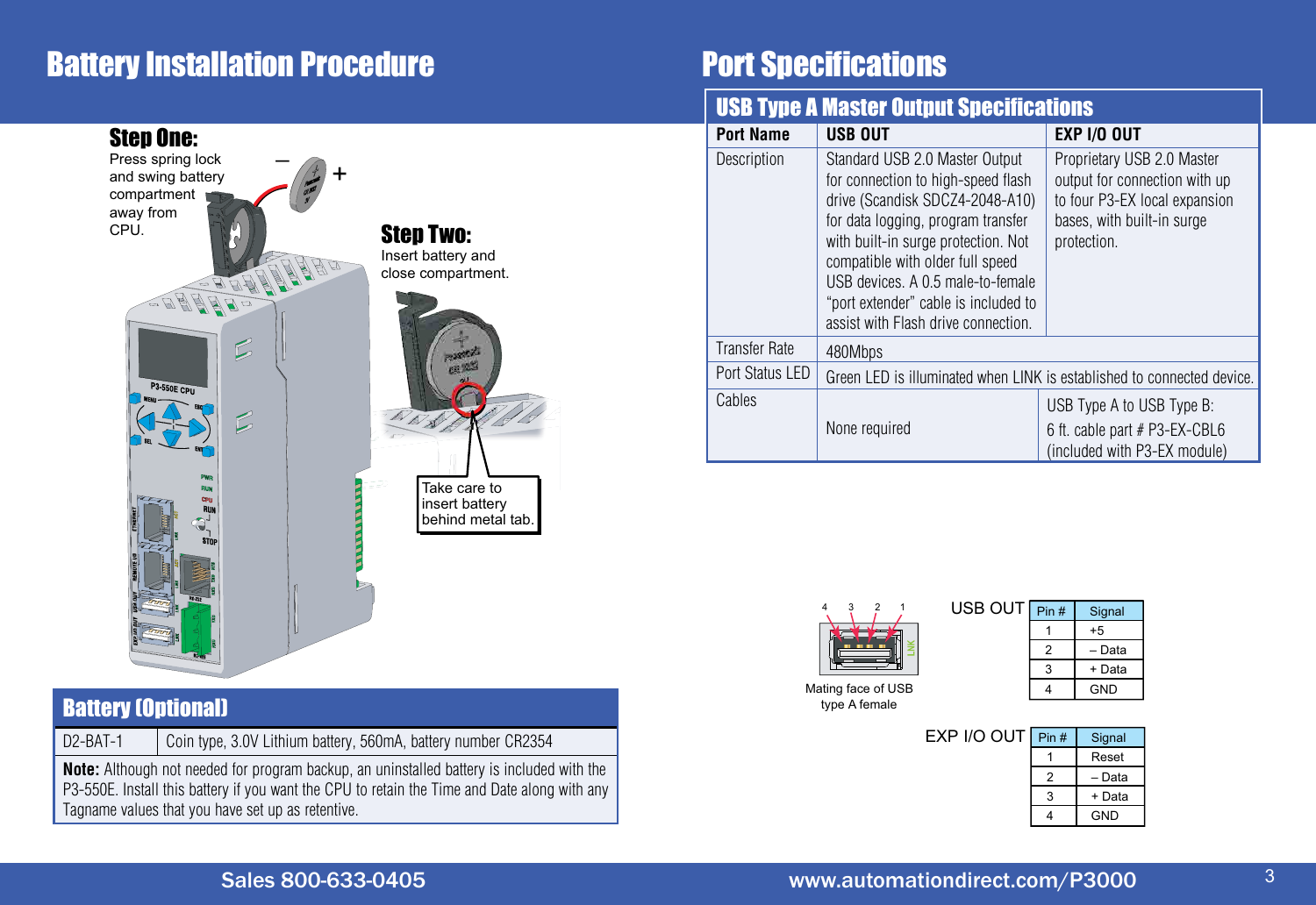## Port Specifications

|                      | <b>Ethernet Specifications</b>                                                                                                                                                                                                                                                                                                                                                                                                                         |  |  |  |
|----------------------|--------------------------------------------------------------------------------------------------------------------------------------------------------------------------------------------------------------------------------------------------------------------------------------------------------------------------------------------------------------------------------------------------------------------------------------------------------|--|--|--|
| <b>Port Name</b>     | <b>REMOTE I/O</b><br><b>ETHERNET</b>                                                                                                                                                                                                                                                                                                                                                                                                                   |  |  |  |
| Description          | Standard transformer isolated<br>Standard transformer isolated<br>Ethernet port with built-in surge<br>Ethernet port with built-in surge<br>protection for programming,<br>protection for connection to 1the<br>online monitoring, Email (SMTP)<br>P3-RS/RX Remote I/O system.<br>client), Modbus/TCP client/server<br>Supports 16 Remote I/O slaves and<br>32 GS Series drives.<br>connections (fixed IP or DHCP) and<br>Ethernet/IP Scanner/Adapter. |  |  |  |
| <b>Transfer Rate</b> | 10/100 Mbps                                                                                                                                                                                                                                                                                                                                                                                                                                            |  |  |  |
| Port Status LED      | Green LED is illuminated when network LINK is established. Yellow LED is<br>illuminated when port is active (ACT).                                                                                                                                                                                                                                                                                                                                     |  |  |  |
| Cables               | Use a Patch (straight through) cable when a switch or hub is used.<br>Use a Crossover cable when a switch or hub is not used.                                                                                                                                                                                                                                                                                                                          |  |  |  |



#### RS-232 Specifications

| <b>Port Name</b>                       | <b>RS-232</b>                                         |
|----------------------------------------|-------------------------------------------------------|
| Description                            | Non-isolated RS-232 DTE port connects the CPU as a    |
|                                        | Modbus/ASCII master or slave to a peripheral device.  |
|                                        | Includes ESD and built-in surge protection            |
| Data Rates                             | Selectable, 1200, 2400, 4800, 9600, 19200, 33600,     |
|                                        | 38400, 57600, and 115200                              |
| +5V Cable Power Source                 | 210mA maximum at 5V, $\pm 5\%$ . Reverse polarity and |
|                                        | overload protected                                    |
| <b>TXD</b>                             | RS-232 Transmit output                                |
| <b>RXD</b>                             | RS-232 Receive input                                  |
| RTS                                    | Handshaking output for modem control                  |
| GND                                    | Logic ground                                          |
| Maximum Output Load                    |                                                       |
| (TXD/RTS)                              | $3k\Omega$ , 1000 pf                                  |
| Minimum Output Voltage                 |                                                       |
| Swing                                  | $+5V$                                                 |
| <b>Output Short Circuit Protection</b> | $+15mA$                                               |
|                                        |                                                       |
| Port Status LED                        | Green LED is illuminated when active for TXD, RXD     |
| Cable Options                          | & RTS<br>EA-MG-PGM-CBL                                |
|                                        |                                                       |
|                                        | D2-DSCBL                                              |
|                                        | USB-RS232 with D2-DSCBL                               |
|                                        | <b>FA-CABKIT</b>                                      |
|                                        | FA-ISOCON for converting RS-232 to isolated RS-485    |



| Pin $#$ | Signal     |                |
|---------|------------|----------------|
|         | GND        | Logic Ground   |
| 2       | $+5V$      | 210 mA Maximum |
| 3       | <b>RXD</b> | RS-232 Input   |
|         | <b>TXD</b> | RS-232 Output  |
| 5       | <b>RTS</b> | RS-232 Output  |
|         | GND        | Logic Ground   |

6-pin RJ12 Female Modular Connector

| Tech Support 770-844-42 |  |  |  |
|-------------------------|--|--|--|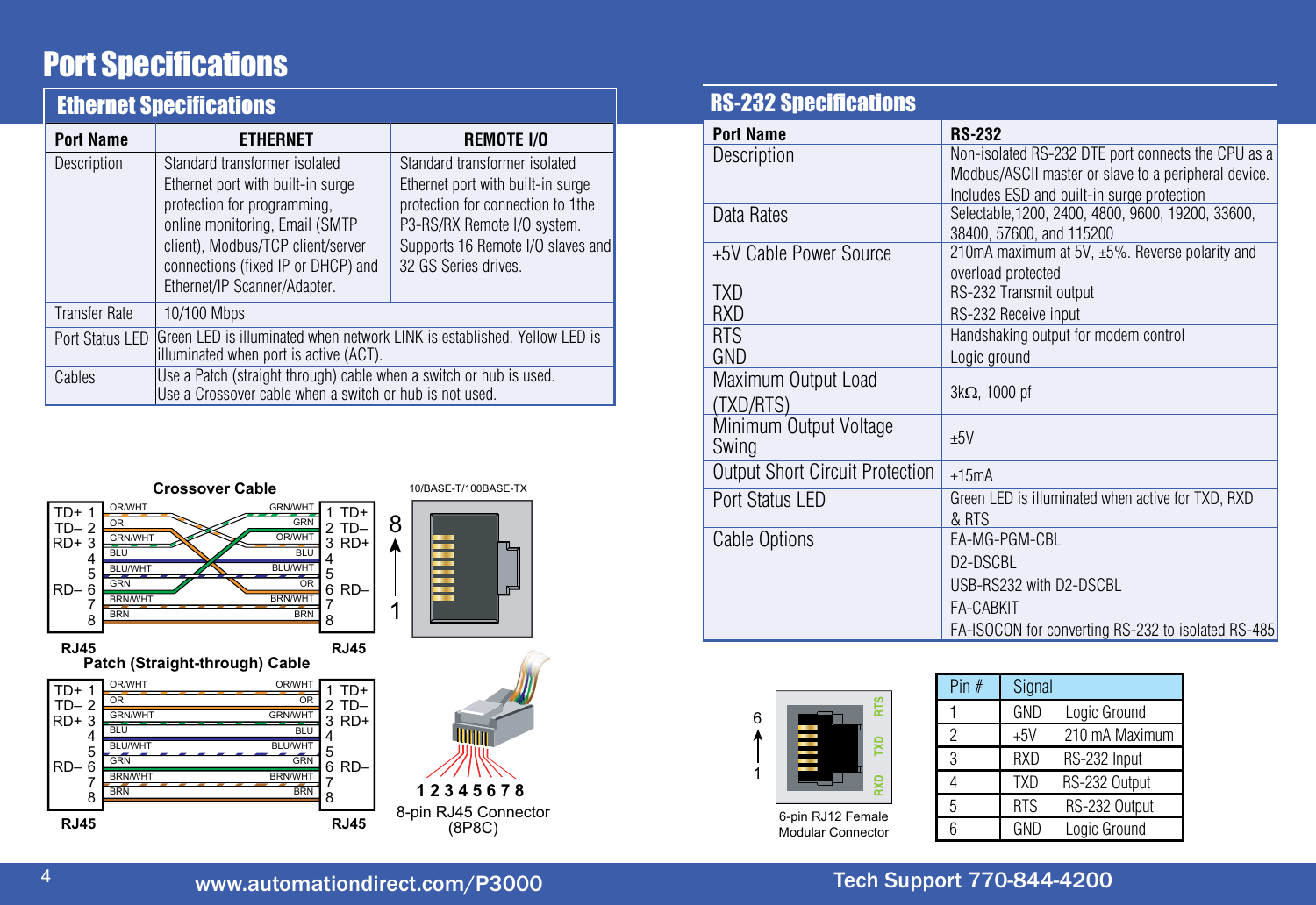## Port Specifications

| <b>RS-485 Port Specifications</b> |                                                             |
|-----------------------------------|-------------------------------------------------------------|
| <b>Port Name</b>                  | <b>RS-485</b>                                               |
| Description                       | Non-isolated RS-485 port connects the CPU as a              |
|                                   | Modbus/ASCII master or slave to a peripheral device.        |
|                                   | Includes ESD/EFT protection and automatic echo              |
|                                   | cancellation when transmitter is active                     |
| Data Rates                        | Selectable, 1200, 2400, 4800, 9600, 19200, 33600,           |
|                                   | 38400, 57600, and 115200                                    |
| TXD/RXD+ & TXD/RXD-               | RS-485 transceiver high & low                               |
| GND                               | Logic ground                                                |
| Input Impedance                   | 19k $\Omega$                                                |
| Maximum Load                      | 50 transceivers, 19k $\Omega$ each, 60 $\Omega$ termination |
| <b>Output Short Circuit</b>       | ±250mA, thermal shut-down protection                        |
| Electrostatic Discharge           | ±8kV protections per IEC1000-4-2                            |
| <b>Electrical Fast Transient</b>  | ±2kV protection per IEC1000-4-4                             |
| Differential Output               | 1.5 V with 60 $\Omega$ load minimum                         |
| Fail Safe Inputs                  | Logic high input state if inputs are unconnected            |
| Maximum Common Mode               | $-7.5$ V to 12.5 V                                          |
| Port Status LED                   | Green LED illuminated when active for TXD and RXD           |
| <b>Cable Options</b>              | Recommend L19827-XXX from AutomationDirect.com              |



| Pin $#$ | Signal      |
|---------|-------------|
| G       | GND         |
|         | TXD-/RXD-   |
|         | $TXD+/RXD+$ |

### Termination Connector Specifications

| Number of Positions       | 3                                                          |
|---------------------------|------------------------------------------------------------|
| <b>Pitch</b>              | 5 <sub>mm</sub>                                            |
| <b>Screw Driver Width</b> | 1/8 in. (3.175 mm) max.                                    |
| Screw Size                | M <sub>2</sub> 5                                           |
| <b>Screw Torque</b>       | $4.5$ lb $\cdot$ in.                                       |
| Wire Range                | 28-12 AWG Solid Conductor-<br>30-12 AWG Stranded Conductor |



Removable connector included. Spare connectors available (part no. PCON-KIT).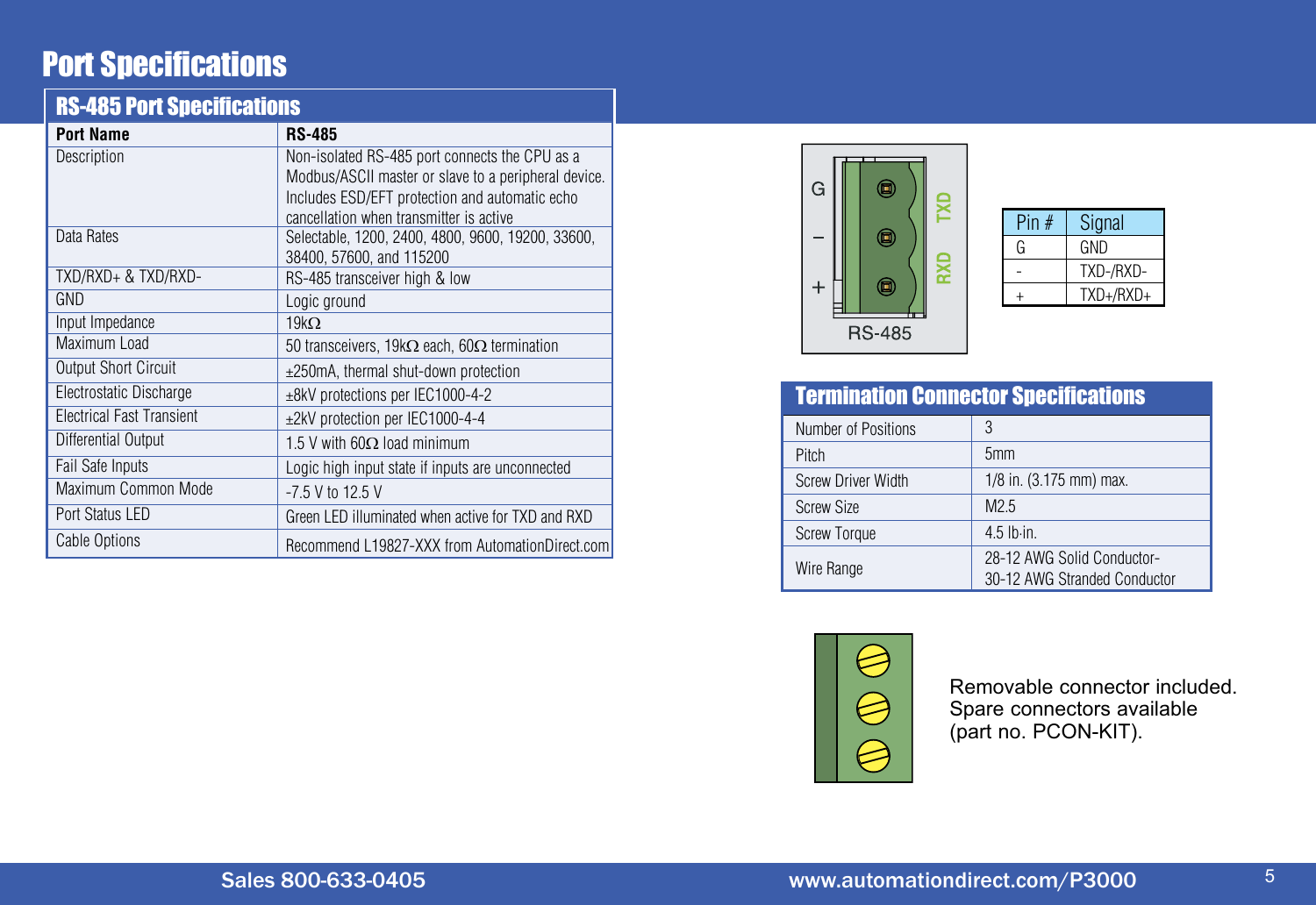## Front Panel LCD Display Monitoring and Configuration

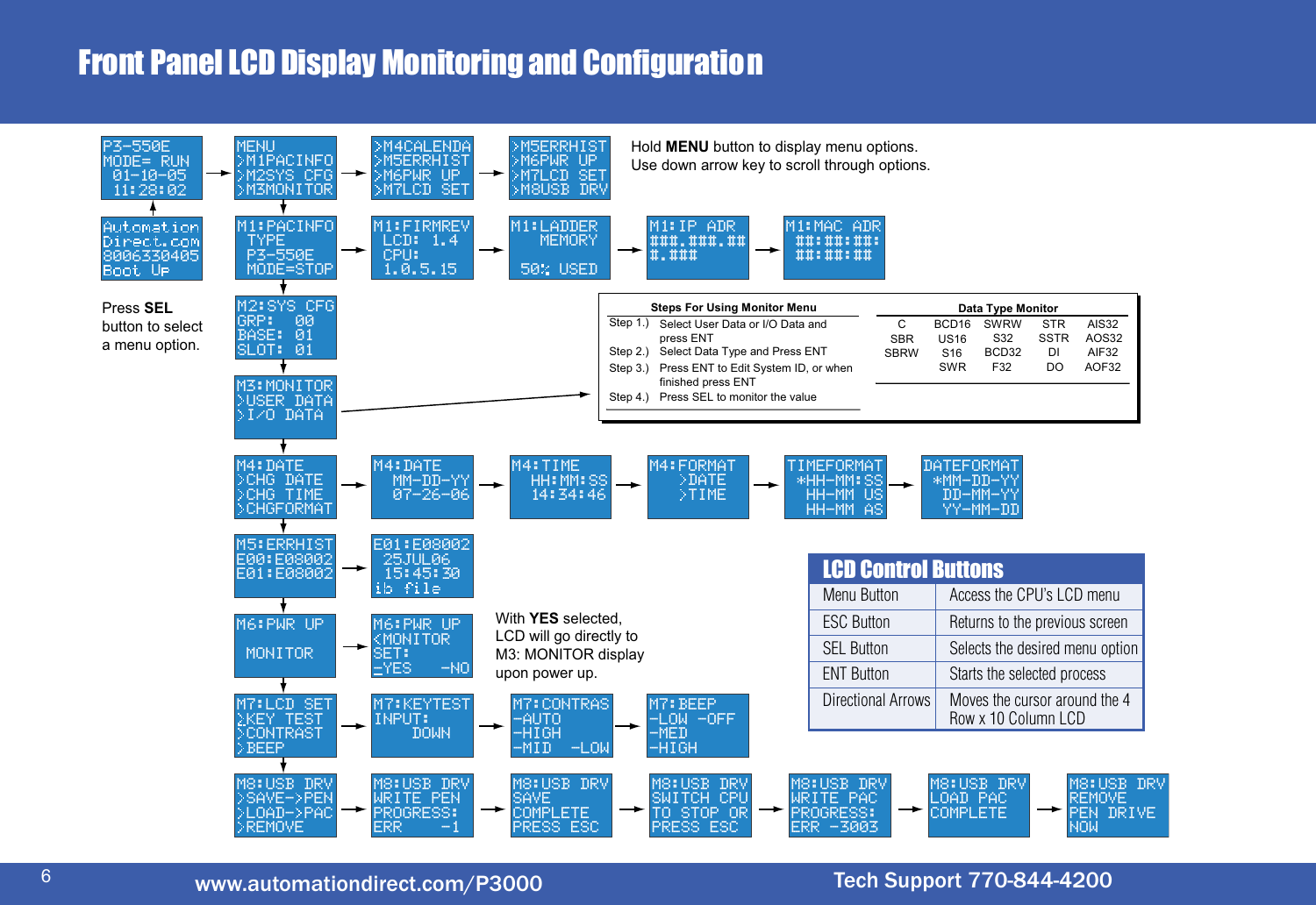## Front Panel LCD Message Display



**The CPU incorporates a 4 line x 10 character LCD for CPU system alarms and information and for displaying user defined messages.**

**LCD characters are 5x7 with a dot pitch of 0.45 mm; 2.25 mm x 3.15 mm.**

**LCD control buttons located beneath the display allow the user to navigate through a menu and arrow buttons allow for configuration of time and date settings.**

|                                    | ×<br>Display Page (LCD)       |  |
|------------------------------------|-------------------------------|--|
| <b>Use Structure</b><br>v<br>1.1.1 |                               |  |
| (a) All Displays                   |                               |  |
| -1                                 | Display Name CPU-DISPLAY<br>v |  |
| Line 1                             | v<br>                         |  |
| Line 2                             | v<br>                         |  |
| Line 3                             | v<br>                         |  |
| Line 4                             | v<br>1.1.1                    |  |
| Show Instruction Comment           |                               |  |
| Monitor                            | Cancel<br>Help<br>OK          |  |

**For user-defined messages, the display is configured using the Productivity3000 Programming Software. An LCD Page instruction allows the user to program text into user-defined tags and display the messages based on the ladder execution.**